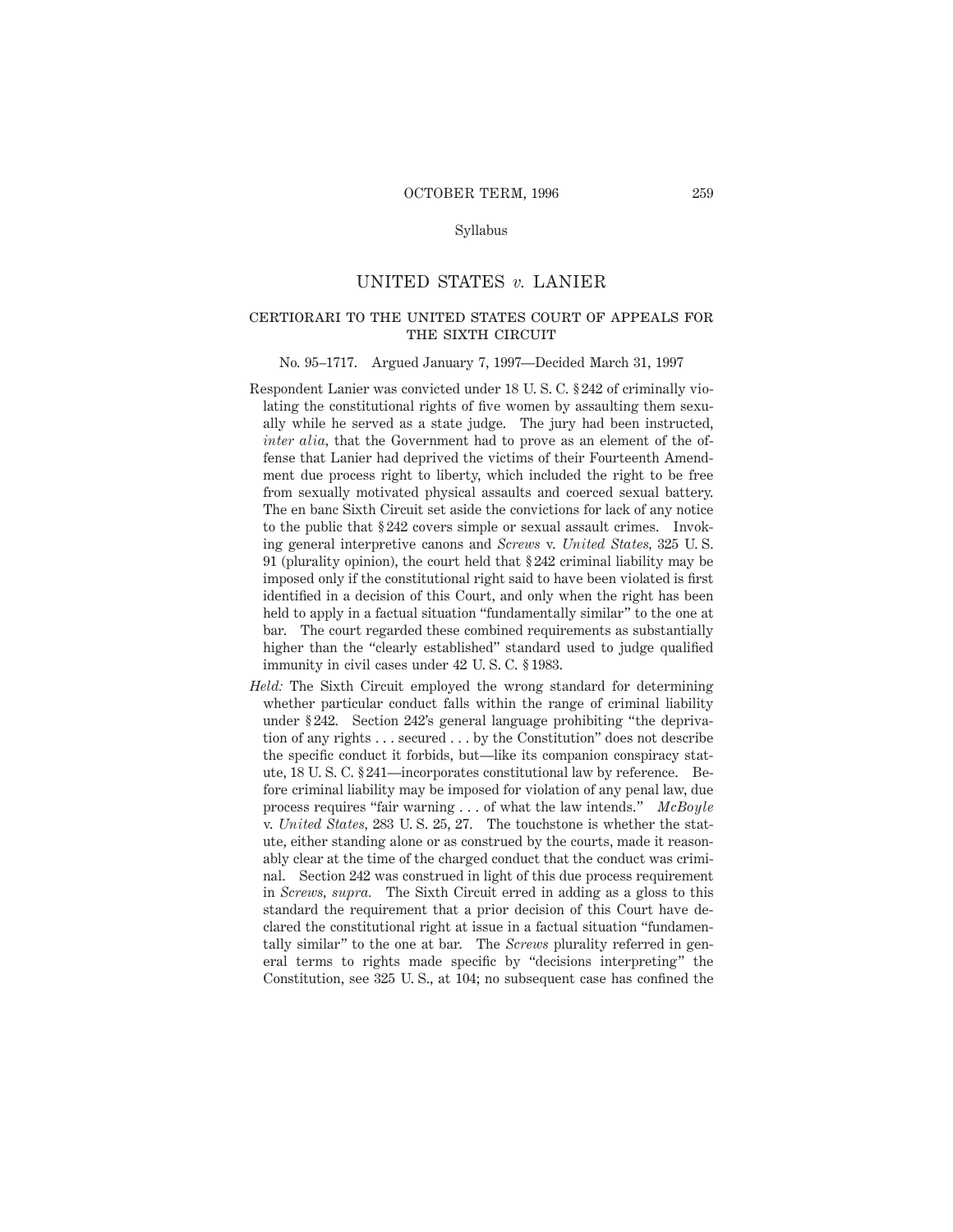# Syllabus

universe of relevant decisions to the Court's opinions; and the Court has specifically referred to Court of Appeals decisions in defining the established scope of a constitutional right under § 241, see *Anderson* v. *United States,* 417 U. S. 211, 223–227, and in enquiring whether a right was "clearly established" when applying the qualified immunity rule under § 1983 and *Bivens* v. *Six Unknown Fed. Narcotics Agents,* 403 U. S. 388, see, *e. g., Mitchell* v. *Forsyth,* 472 U. S. 511, 533. Nor has this Court demanded precedents applying the right at issue to a "fundamentally similar" factual situation at the level of specificity meant by the Sixth Circuit. Rather, the Court has upheld convictions under § 241 or § 242 despite notable factual distinctions between prior cases and the later case, so long as the prior decisions gave reasonable warning that the conduct at issue violated constitutional rights. See, *e. g., United States* v. *Guest,* 383 U. S. 745, 759, n. 17. The Sixth Circuit's view that due process under § 242 demands more than the "clearly established" qualified immunity test under § 1983 or *Bivens* is error. In effect that test is simply the adaptation of the fair warning standard to give officials (and, ultimately, governments) the same protection from civil liability and its consequences that individuals have traditionally possessed in the face of vague criminal statutes. As with official conduct under § 1983 or *Bivens,* liability may be imposed under § 242 if, but only if, in the light of pre-existing law the unlawfulness of the defendant's conduct is apparent. Pp. 264–272.

73 F. 3d 1380, vacated and remanded.

SOUTER, J., delivered the opinion for a unanimous Court.

*Deputy Solicitor General Waxman* argued the cause for the United States. On the briefs were *Acting Solicitor General Dellinger, Assistant Attorney General Patrick, Deputy Solicitor General Bender, Paul R. Q. Wolfson, Jessica Dunsay Silver,* and *Thomas E. Chandler.*

*Alfred H. Knight,* by appointment of the Court, 519 U. S. 804, argued the cause and filed a brief for respondent.\*

<sup>\*</sup>Briefs of *amici curiae* urging reversal were filed for the American Civil Liberties Union et al. by *Marjorie Heins* and *Steven R. Shapiro;* for the NOW Legal Defense and Education Fund et al. by *Lynn Hecht Schafran* and *Martha F. Davis;* for the Southern Poverty Law Center et al. by *Mary-Christine Sungaila, Gregory R. Smith, J. Richard Cohen,* and *Brian Levin;* and for Vivian Forsythe-Archie et al. by *Catharine A. MacKinnon.*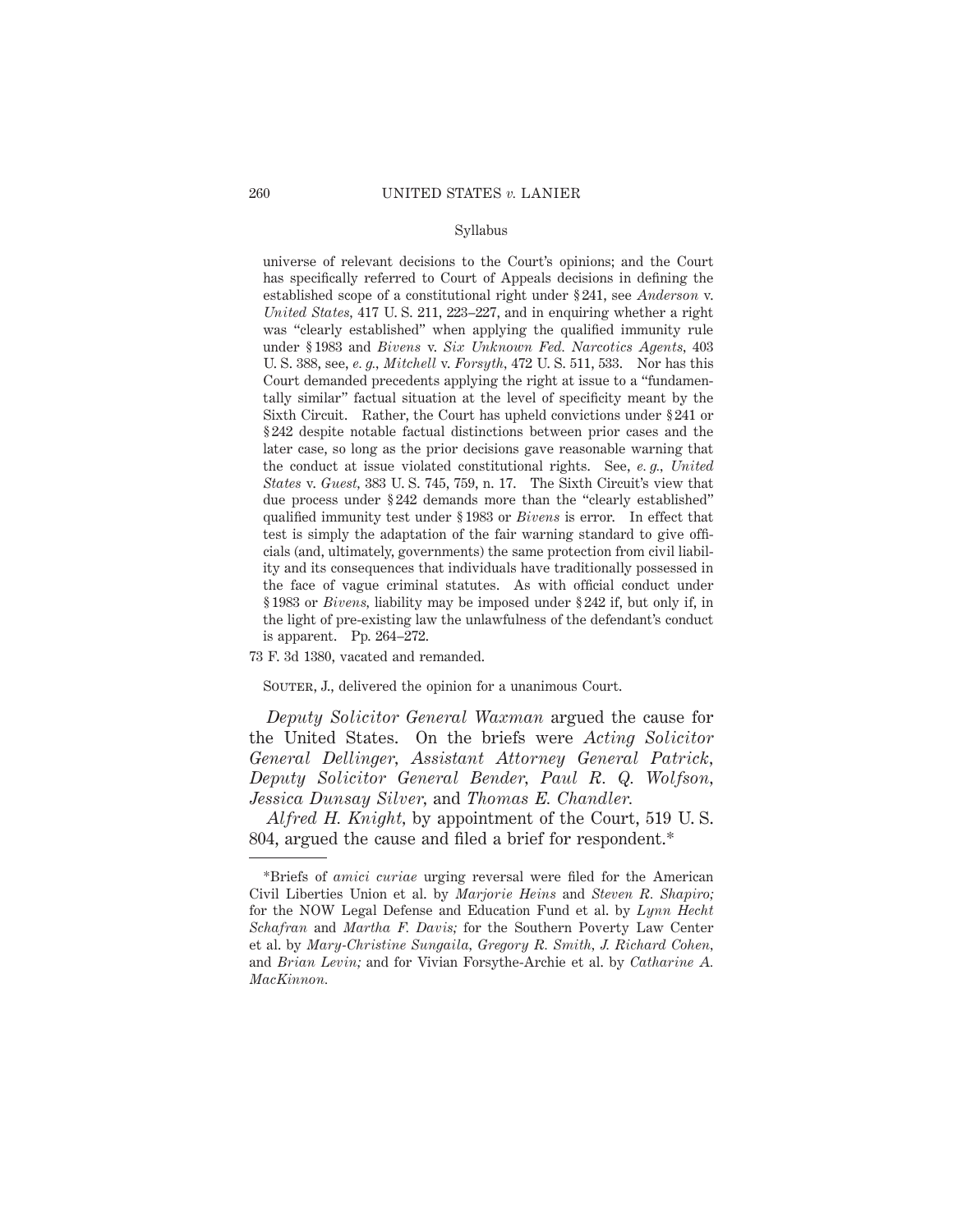# JUSTICE SOUTER delivered the opinion of the Court.

Respondent David Lanier was convicted under 18 U. S. C. § 242 of criminally violating the constitutional rights of five women by assaulting them sexually while Lanier served as a state judge. The Sixth Circuit reversed his convictions on the ground that the constitutional right in issue had not previously been identified by this Court in a case with fundamentally similar facts. The question is whether this standard of notice is higher than the Constitution requires, and we hold that it is.

David Lanier was formerly the sole state Chancery Court judge for two rural counties in western Tennessee. The trial record, read most favorably to the jury's verdict, shows that from 1989 to 1991, while Lanier was in office, he sexually assaulted several women in his judicial chambers. The two most serious assaults were against a woman whose divorce proceedings had come before Lanier and whose daughter's custody remained subject to his jurisdiction. When the woman applied for a secretarial job at Lanier's courthouse, Lanier interviewed her and suggested that he might have to reexamine the daughter's custody. When the woman got up to leave, Lanier grabbed her, sexually assaulted her, and finally committed oral rape. A few weeks later, Lanier inveigled the woman into returning to the courthouse again to get information about another job opportunity, and again sexually assaulted and orally raped her. App. 44–67. On five other occasions Lanier sexually assaulted four other women: two of his secretaries, a Youth Services Officer of the juvenile court over which Lanier presided, and a local coordinator for a federal program who was in Lanier's chambers to discuss a matter affecting the same court. *Id.,* at 13–43, 67–109.

Ultimately, Lanier was charged with 11 violations of § 242, each count of the indictment alleging that, acting willfully and under color of Tennessee law, he had deprived the victim

I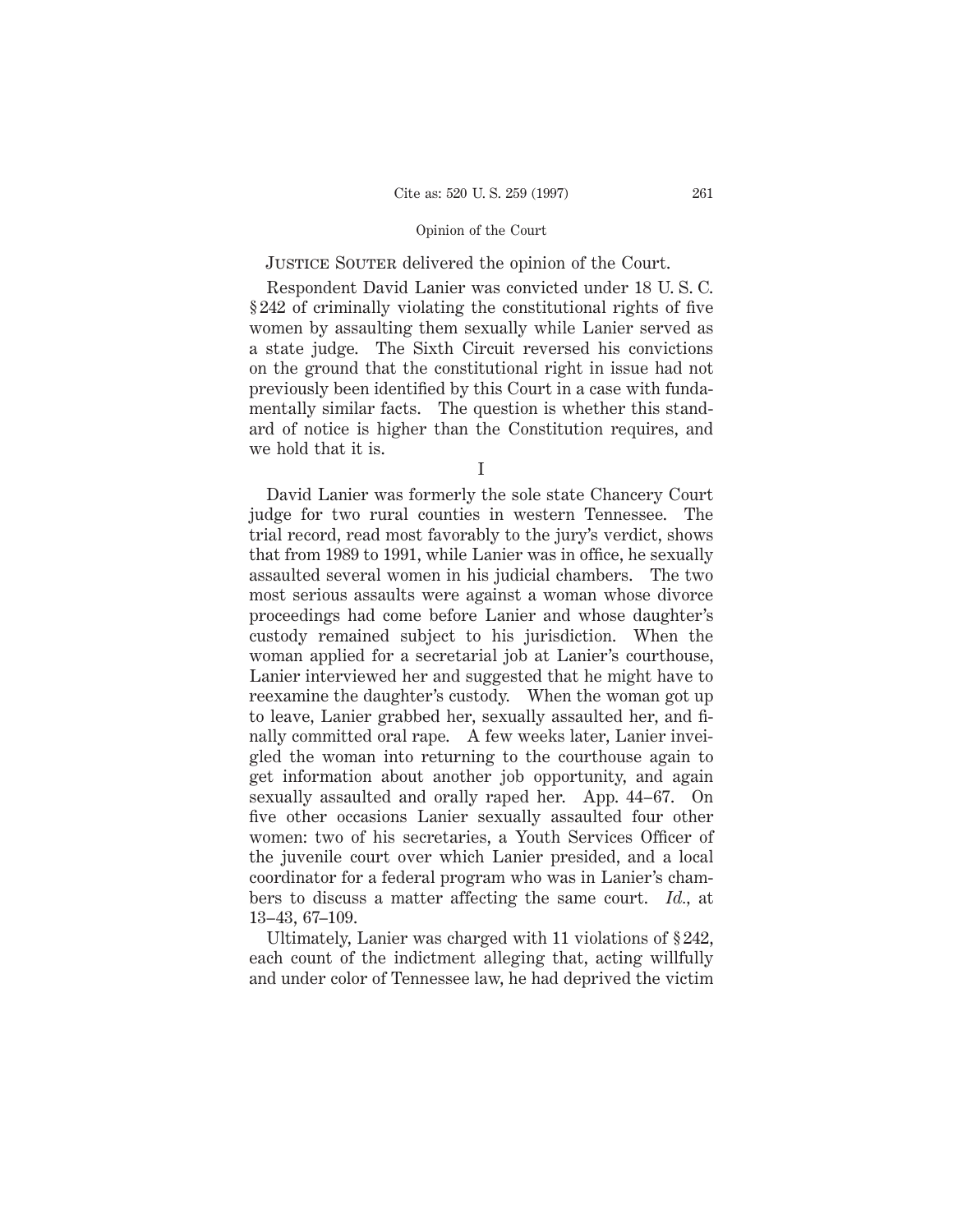of "rights and privileges which are secured and protected by the Constitution and the laws of the United States, namely the right not to be deprived of liberty without due process of law, including the right to be free from wilful sexual assault." *Id.*, at 5–12. Before trial, Lanier moved to dismiss the indictment on the ground that § 242 is void for vagueness. The District Court denied the motion.

The trial judge instructed the jury on the Government's burden to prove as an element of the offense that the defendant deprived the victim of rights secured or protected by the Constitution or laws of the United States:

"Included in the liberty protected by the [Due Process Clause of the] Fourteenth Amendment is the concept of personal bodily integrity and the right to be free of unauthorized and unlawful physical abuse by state intrusion. Thus, this protected right of liberty provides that no person shall be subject to physical or bodily abuse without lawful justification by a state official acting or claiming to act under the color of the laws of any state of the United States when that official's conduct is so demeaning and harmful under all the circumstances as to shock one's consci[ence]. Freedom from such physical abuse includes the right to be free from certain sexually motivated physical assaults and coerced sexual battery. It is not, however, every unjustified touching or grabbing by a state official that constitutes a violation of a person's constitutional rights. The physical abuse must be of a serious substantial nature that involves physical force, mental coercion, bodily injury or emotional damage which is shocking to one's consci[ence]." *Id.,* at 186–187.

The jury returned verdicts of guilty on seven counts, and not guilty on three (one count having been dismissed at the close of the Government's evidence). It also found that the two oral rapes resulted in "bodily injury," for which Lanier was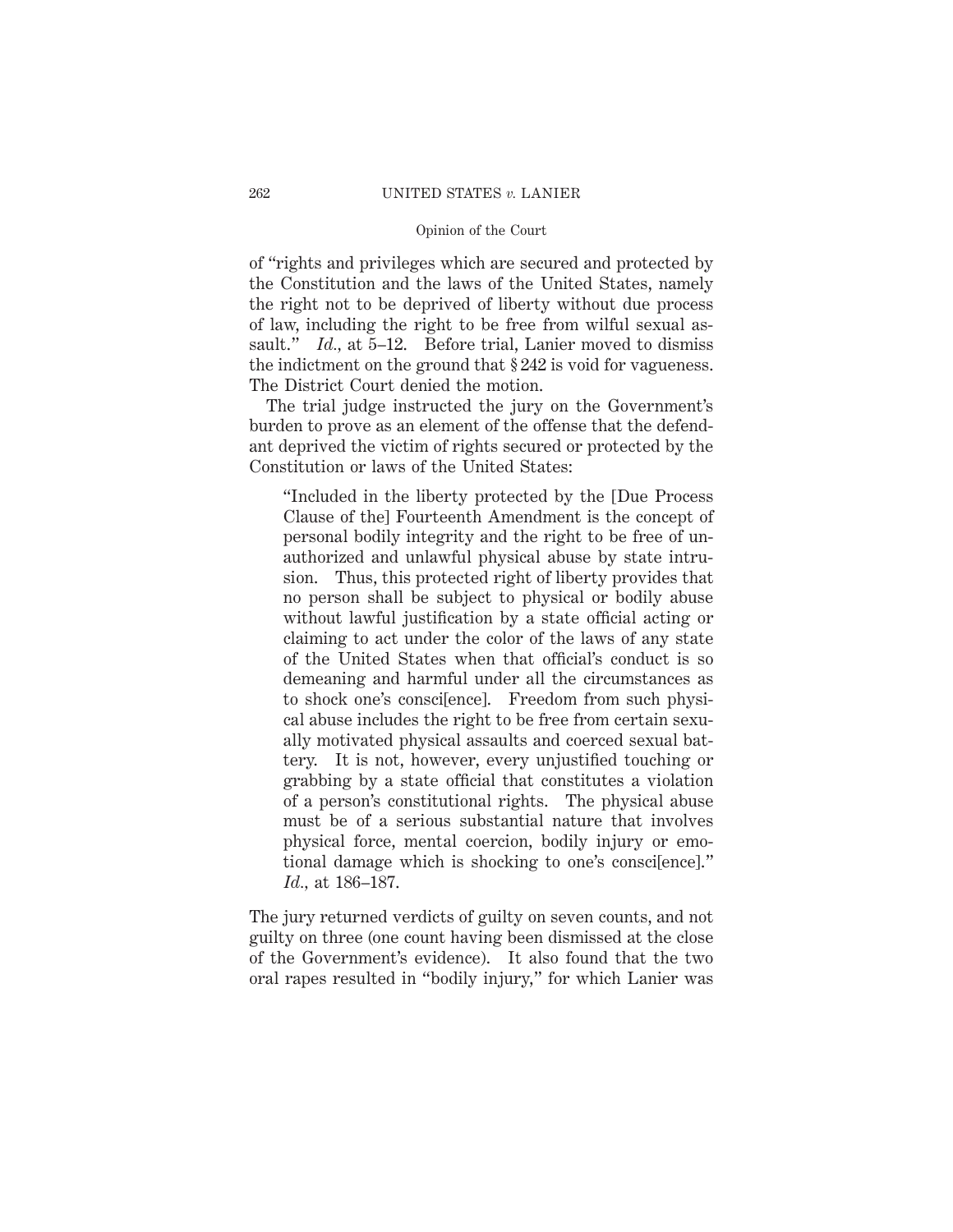subject to 10-year terms of imprisonment on each count, in addition to 1-year terms under the other five counts of conviction, see § 242. He was sentenced to consecutive maximum terms totaling 25 years.

A panel of the Court of Appeals for the Sixth Circuit affirmed the convictions and sentence, 33 F. 3d 639 (1994), but the full court vacated that decision and granted rehearing en banc, 43 F. 3d 1033 (1995). On rehearing, the court set aside Lanier's convictions for "lack of any notice to the public that this ambiguous criminal statute [*i. e.,* § 242] includes simple or sexual assault crimes within its coverage." 73 F. 3d 1380, 1384 (1996). Invoking general canons for interpreting criminal statutes, as well as this Court's plurality opinion in *Screws* v. *United States,* 325 U. S. 91 (1945), the Sixth Circuit held that criminal liability may be imposed under §242 only if the constitutional right said to have been violated is first identified in a decision of this Court (not any other federal, or state, court), and only when the right has been held to apply in "a factual situation fundamentally similar to the one at bar." 73 F. 3d, at 1393. The Court of Appeals regarded these combined requirements as "substantially higher than the 'clearly established' standard used to judge qualified immunity" in civil cases under Rev. Stat. § 1979, 42 U. S. C. § 1983. 73 F. 3d, at 1393. Finding no decision of this Court applying a right to be free from unjustified assault or invasions of bodily integrity in a situation "fundamentally similar" to those charged, the Sixth Circuit reversed the judgment of conviction with instructions to dismiss the indictment. Two judges would not have dismissed the felony counts charging the oral rapes but concurred in dismissing the misdemeanor counts, while three members of the court dissented as to all dismissals.

We granted certiorari to review the standard for determining whether particular conduct falls within the range of criminal liability under § 242. 518 U. S. 1004 (1996). We now vacate and remand.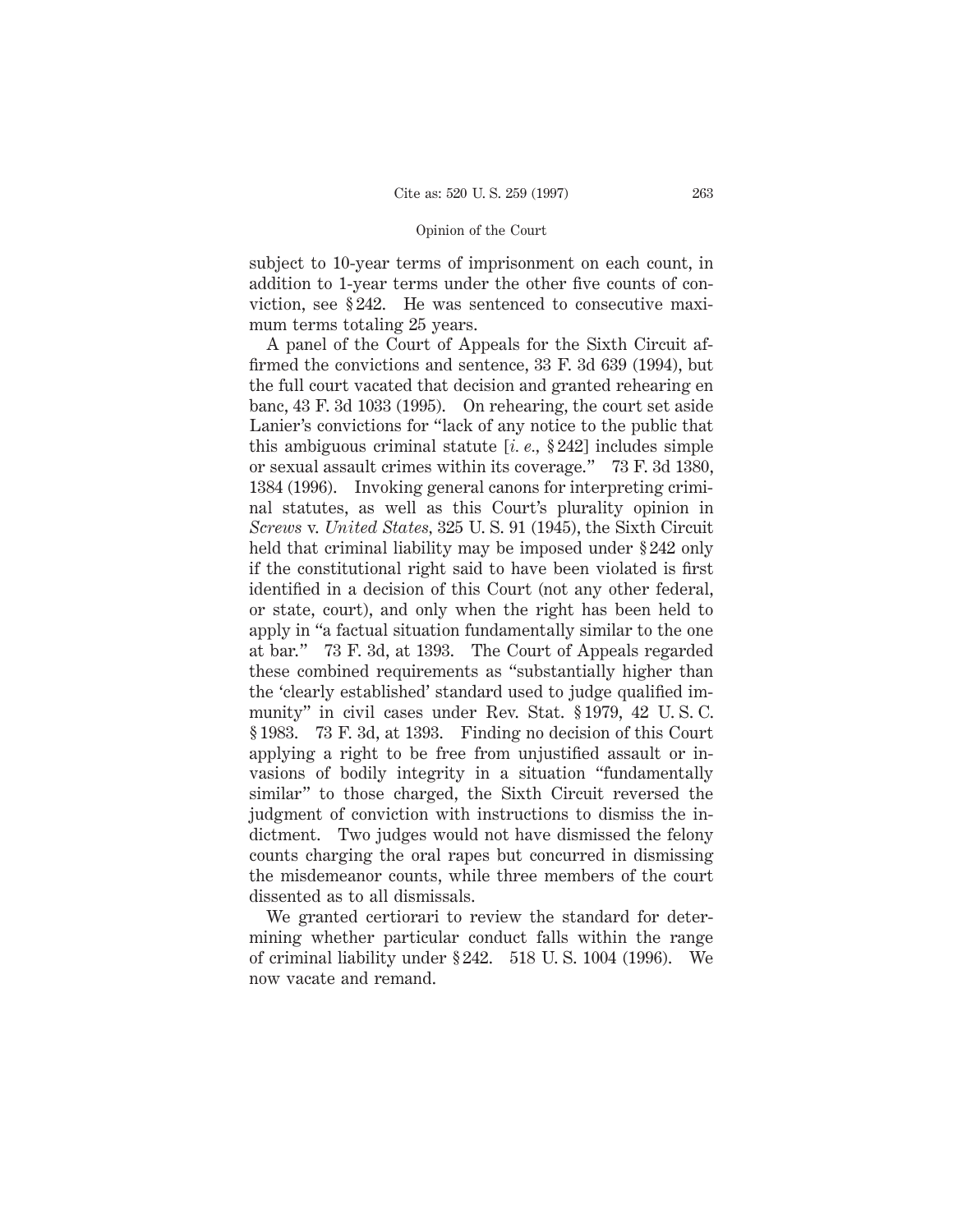# II

Section 242 is a Reconstruction Era civil rights statute making it criminal to act (1) "willfully" and (2) under color of law (3) to deprive a person of rights protected by the Constitution or laws of the United States.<sup>1</sup> 18 U.S.C.  $§242;$ *Screws* v. *United States, supra.* The en banc decision of the Sixth Circuit dealt only with the last of these elements, and it is with that element alone that we are concerned here.<sup>2</sup>

The general language of  $\S 242$ ,<sup>3</sup> referring to "the deprivation of any rights, privileges, or immunities secured or pro-

<sup>2</sup> Thus, we do not address the argument, pressed by respondent, that the actions for which he was convicted were not taken under color of law. The Sixth Circuit discussed that issue only in the original panel opinion, subsequently vacated, but did not reach the question in the en banc decision under review here. To the extent the issue remains open, we leave its consideration in the first instance to the Court of Appeals on remand.

<sup>3</sup> "Whoever, under color of any law, statute, ordinance, regulation, or custom, willfully subjects any person in any State, Territory, or District to the deprivation of any rights, privileges, or immunities secured or protected by the Constitution or laws of the United States, or to different punishments, pains, or penalties, on account of such person being an alien, or by reason of his color, or race, than are prescribed for the punishment of citizens," shall be subject to specified criminal penalties.

<sup>1</sup> The present § 242 has its roots in portions of three Reconstruction Era Civil Rights Acts, whose substantive criminal provisions were consolidated in a single section in 1874. See 2 Cong. Rec. 827–828 (1874) (describing derivation of consolidated criminal civil rights law from §§ 1 and 2 of the Civil Rights Act of 1866, 14 Stat. 27; §§ 16 and 17 of the Civil Rights Act of 1870, 16 Stat. 144; and § 1 of the Civil Rights Act of 1871, 17 Stat. 13). Although those statutory forebears created criminal sanctions only for violations of some enumerated rights and privileges, the consolidated statute of 1874 expanded the law's scope to apply to deprivations of all constitutional rights, despite the "customary stout assertions of the codifiers that they had merely clarified and reorganized without changing substance." *United States* v. *Price,* 383 U. S. 787, 803 (1966). Since the 1874 recodification, Congress has revisited § 242 on several occasions, without contracting its substantive scope. See 35 Stat. 1092 (1909) (adding willfulness requirement); 82 Stat. 75 (1968) (enhancing penalties for some violations); 102 Stat. 4396 (1988) (same); 108 Stat. 1970, 2109, 2113, 2147 (1994) (same).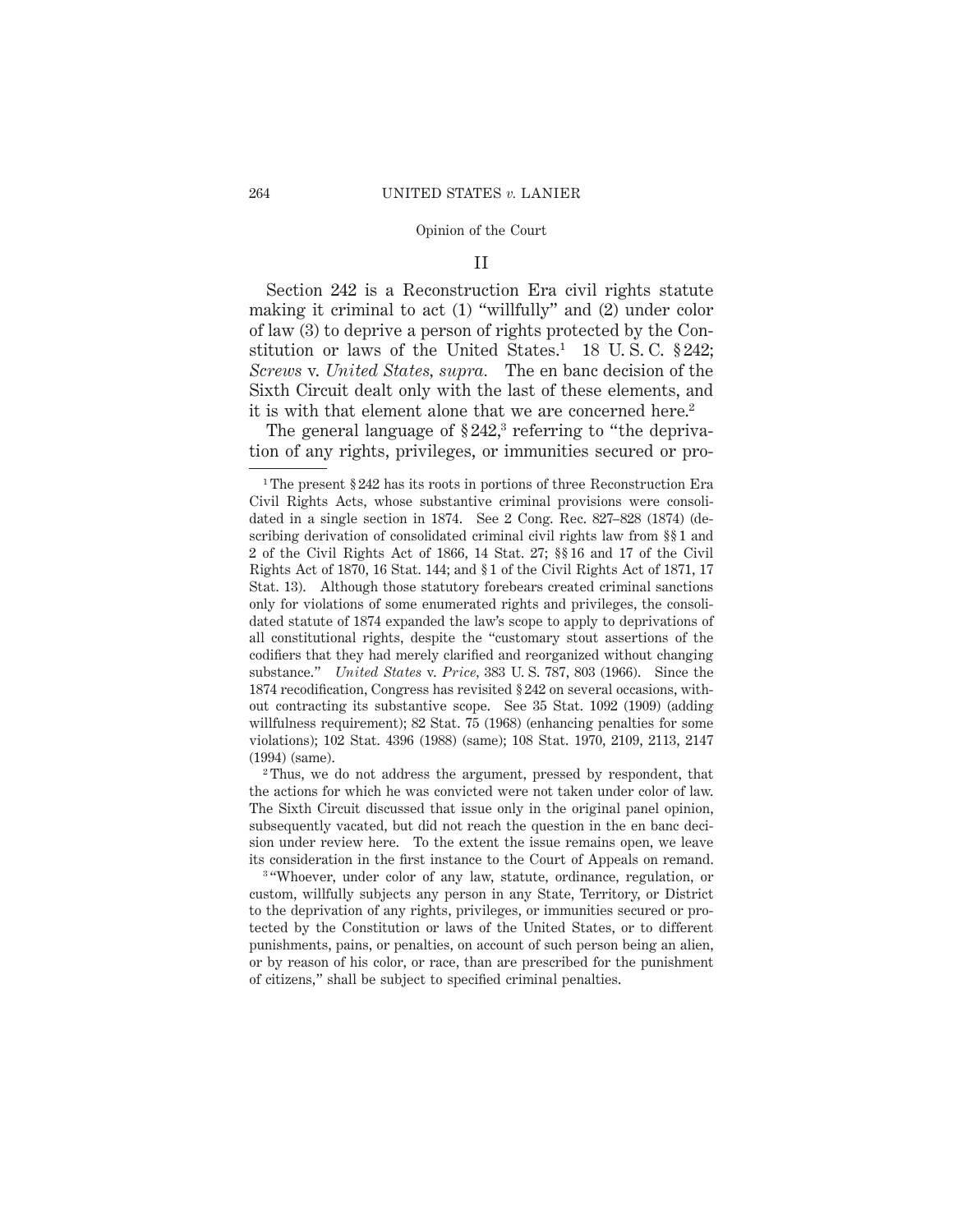tected by the Constitution or laws of the United States," is matched by the breadth of its companion conspiracy statute,  $§241<sup>4</sup>$  which speaks of conspiracies to prevent "the free exercise or enjoyment of any right or privilege secured to [any person] by the Constitution or laws of the United States." Thus, in lieu of describing the specific conduct it forbids, each statute's general terms incorporate constitutional law by reference, see *United States* v. *Kozminski,* 487 U. S. 931, 941 (1988); *United States* v. *Price,* 383 U. S. 787, 797, 805 (1966), and many of the incorporated constitutional guarantees are, of course, themselves stated with some catholicity of phrasing. The result is that neither the statutes nor a good many of their constitutional referents delineate the range of forbidden conduct with particularity.

The right to due process enforced by § 242 and said to have been violated by Lanier presents a case in point, with the irony that a prosecution to enforce one application of its spacious protection of liberty can threaten the accused with deprivation of another: what Justice Holmes spoke of as "fair warning . . . in language that the common world will understand, of what the law intends to do if a certain line is passed. To make the warning fair, so far as possible the line should be clear." *McBoyle* v. *United States,* 283 U. S. 25, 27 (1931). "The . . . principle is that no man shall be held criminally responsible for conduct which he could not reasonably understand to be proscribed.'" *Bouie* v. *City of Columbia*, 378 U. S. 347, 351 (1964) (quoting *United States* v. *Harriss,* 347 U. S. 612, 617 (1954)).<sup>5</sup>

<sup>4</sup> Insofar as pertinent: "If two or more persons conspire to injure, oppress, threaten, or intimidate any person in any State, Territory, or District in the free exercise or enjoyment of any right or privilege secured to him by the Constitution or laws of the United States, or because of his having so exercised the same," they shall be subject to specified criminal penalties.

<sup>&</sup>lt;sup>5</sup>The fair warning requirement also reflects the deference due to the legislature, which possesses the power to define crimes and their punishment. See *United States* v. *Wiltberger,* 5 Wheat. 76, 95 (1820); *United*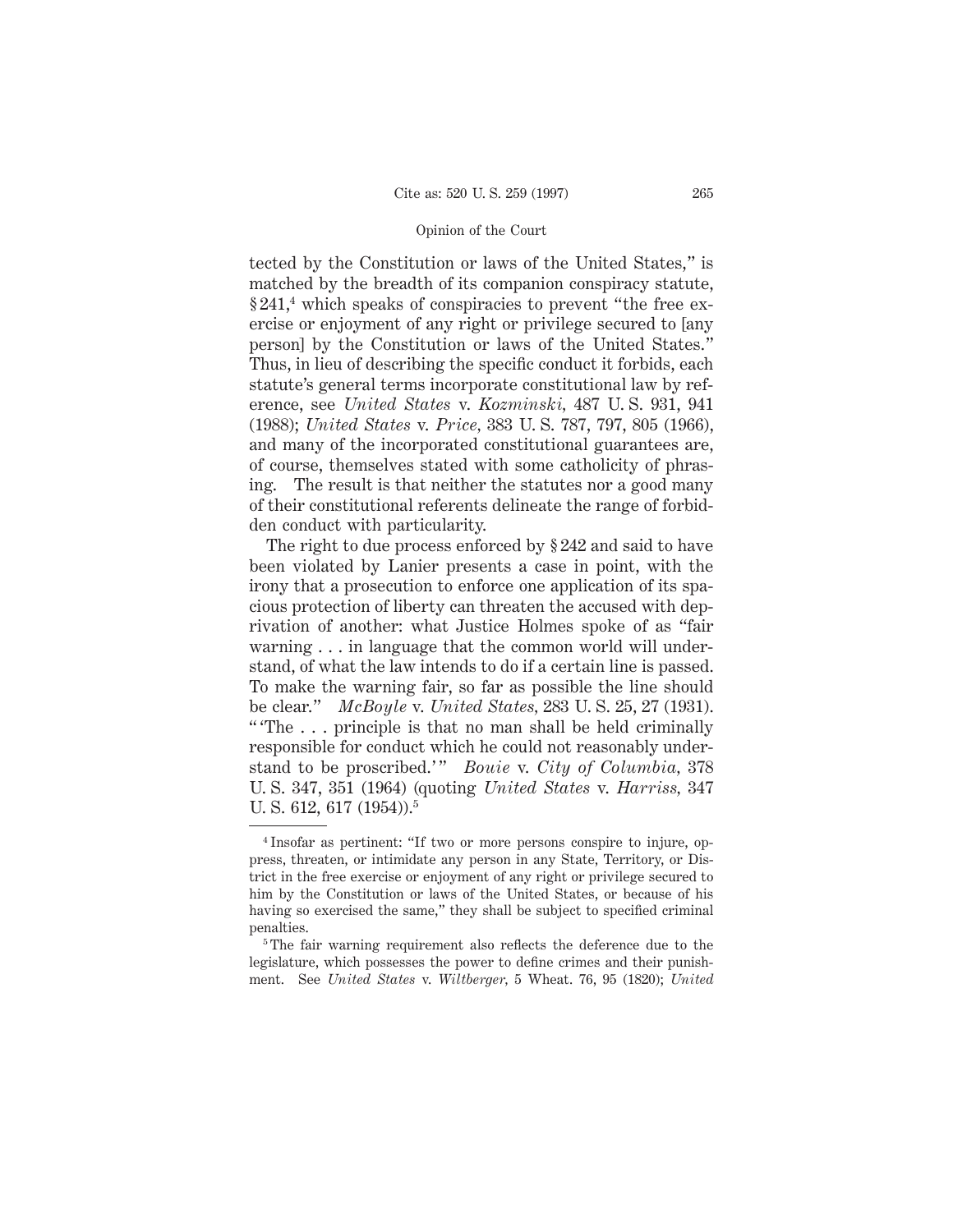There are three related manifestations of the fair warning requirement. First, the vagueness doctrine bars enforcement of "a statute which either forbids or requires the doing of an act in terms so vague that men of common intelligence must necessarily guess at its meaning and differ as to its application." *Connally* v. *General Constr. Co.,* 269 U. S. 385, 391 (1926); accord, *Kolender* v. *Lawson,* 461 U. S. 352, 357 (1983); *Lanzetta* v. *New Jersey,* 306 U. S. 451, 453 (1939). Second, as a sort of "junior version of the vagueness doctrine," H. Packer, The Limits of the Criminal Sanction 95 (1968), the canon of strict construction of criminal statutes, or rule of lenity, ensures fair warning by so resolving ambiguity in a criminal statute as to apply it only to conduct clearly covered. See, *e. g., Liparota* v. *United States,* 471 U. S. 419, 427 (1985); *United States* v. *Bass,* 404 U. S. 336, 347–348 (1971); *McBoyle, supra,* at 27. Third, although clarity at the requisite level may be supplied by judicial gloss on an otherwise uncertain statute, see, *e. g., Bouie, supra,* at 357–359; *Kolender, supra,* at 355–356; *Lanzetta, supra,* at 455–457; Jeffries, Legality, Vagueness, and the Construction of Penal Statutes, 71 Va. L. Rev. 189, 207 (1985), due process bars courts from applying a novel construction of a criminal statute to conduct that neither the statute nor any prior judicial decision has fairly disclosed to be within its scope, see, *e. g., Marks* v. *United States,* 430 U. S. 188, 191–192 (1977); *Rabe* v. *Washington,* 405 U. S. 313 (1972) *(per curiam); Bouie, supra,* at 353–354; cf. U. S. Const., Art. I, § 9, cl. 3; *id.,* § 10, cl. 1; *Bouie, supra,* at 353–354 (*Ex Post Facto*

*States* v. *Aguilar,* 515 U. S. 593, 600 (1995). See generally H. Packer, The Limits of the Criminal Sanction 79–96 (1968) (discussing "principle of legality," "that conduct may not be treated as criminal unless it has been so defined by [a competent] authority... before it has taken place," as implementing separation of powers, providing notice, and preventing abuses of official discretion) (quotation at 80); Jeffries, Legality, Vagueness, and the Construction of Penal Statutes, 71 Va. L. Rev. 189 (1985).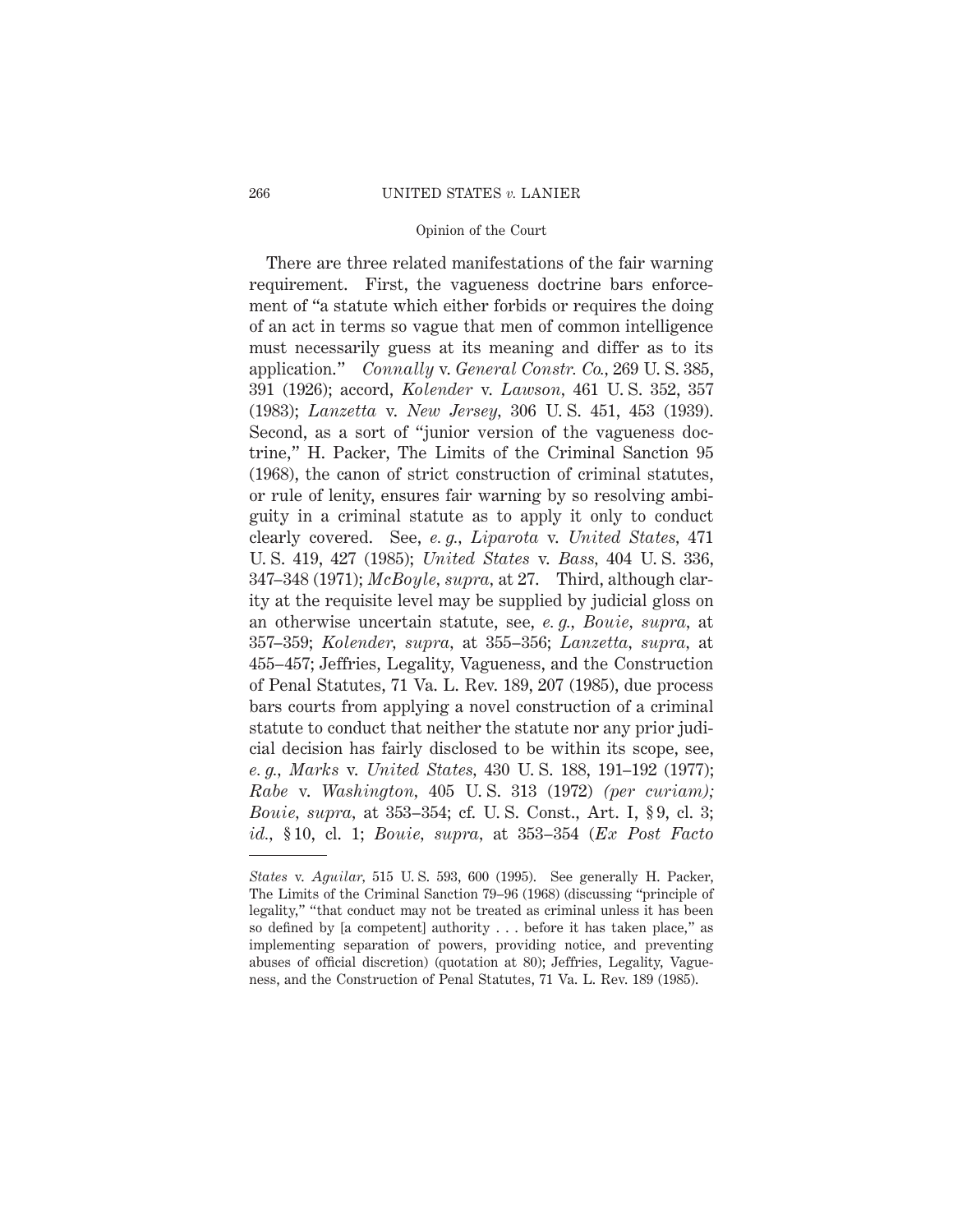Clauses bar legislatures from making substantive criminal offenses retroactive). In each of these guises, the touchstone is whether the statute, either standing alone or as construed, made it reasonably clear at the relevant time that the defendant's conduct was criminal.

We applied this standard in *Screws* v. *United States,* 325 U. S. 91 (1945), which recognized that the expansive language of due process that provides a basis for judicial review is, when incorporated by reference into § 242, generally ill suited to the far different task of giving fair warning about the scope of criminal liability. The *Screws* plurality identified the affront to the warning requirement posed by employing § 242 to place "the accused . . . on trial for an offense, the nature of which the statute does not define and hence of which it gives no warning." *Id.,* at 101. At the same time, the same Justices recognized that this constitutional difficulty does not arise when the accused is charged with violating a "right which has been made specific either by the express terms of the Constitution or laws of the United States or by decisions interpreting them." *Id.,* at 104. When broad constitutional requirements have been "made specific" by the text or settled interpretations, willful violators "certainly are in no position to say that they had no adequate advance notice that they would be visited with punishment. . . . [T]hey are not punished for violating an unknowable something." *Id.,* at 105. Accordingly, *Screws* limited the statute's coverage to rights fairly warned of, having been "made specific" by the time of the charged conduct. See also *Kozminski, supra,* at 941 (parallel construction of  $§ 241).$ <sup>6</sup>

<sup>&</sup>lt;sup>6</sup>This process of "making specific" does not, as the Sixth Circuit believed, qualify *Screws* as "the only Supreme Court case in our legal history in which a majority of the Court seems [to have been] willing to create a common law crime." 73 F. 3d 1380, 1391 (1996). Federal crimes are defined by Congress, not the courts, *Kozminski,* 487 U. S., at 939; *United States* v. *Wiltberger, supra,* at 95, and *Screws* did not "create a common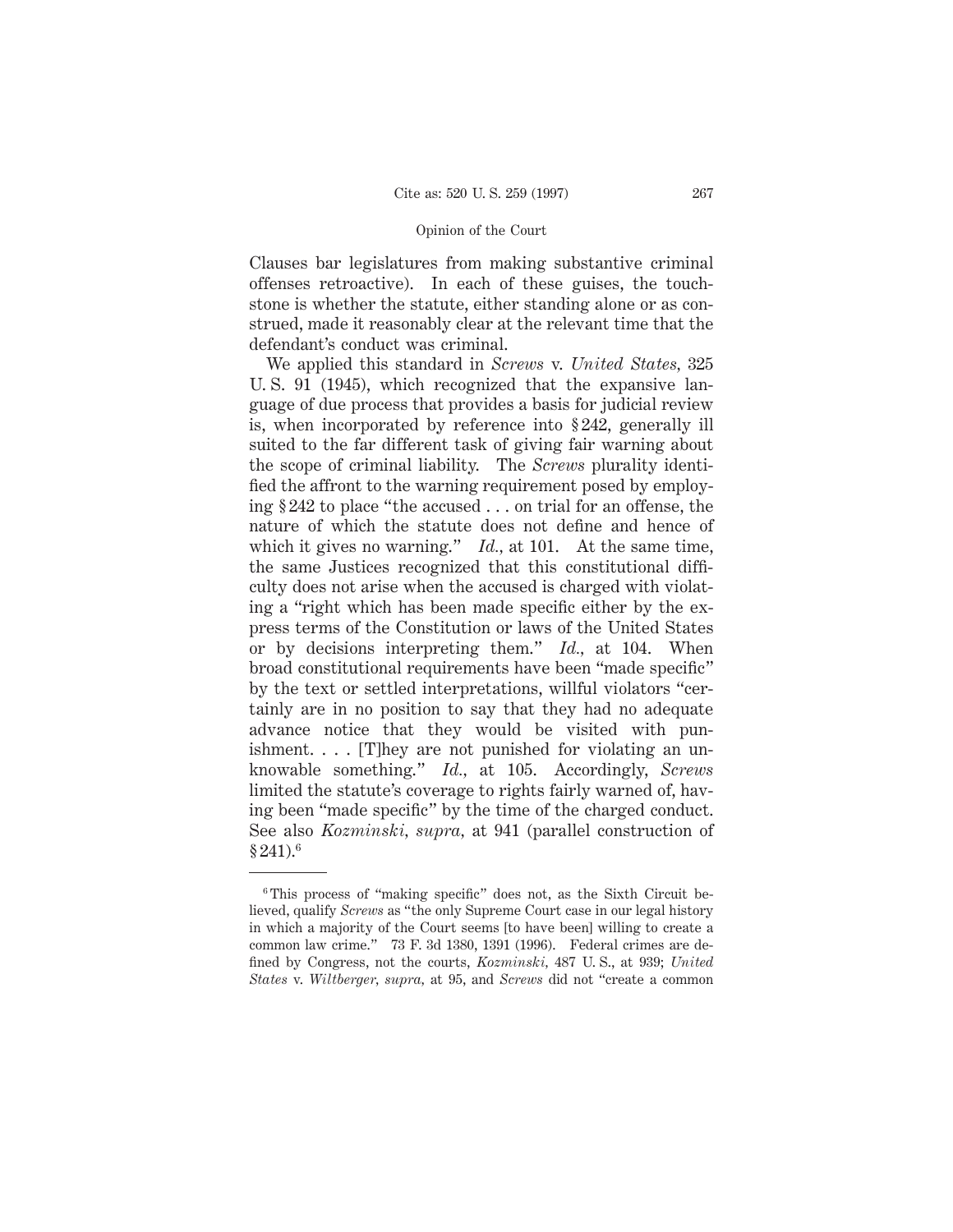The Sixth Circuit, in this case, added two glosses to the made-specific standard of fair warning. In its view, a generally phrased constitutional right has been made specific within the meaning of *Screws* only if a prior decision of this Court has declared the right, and then only when this Court has applied its ruling in a case with facts "fundamentally similar" to the case being prosecuted. 73 F. 3d, at 1393. None of the considerations advanced in this case, however, persuade us that either a decision of this Court or the extreme level of factual specificity envisioned by the Court of Appeals is necessary in every instance to give fair warning.

First, contrary to the Court of Appeals, see *ibid.,* we think it unsound to read *Screws* as reasoning that only this Court's decisions could provide the required warning. Although the *Screws* plurality gave two examples involving decisions of the Court, their opinion referred in general terms to rights made specific by "decisions interpreting" the Constitution, see 325 U. S., at 104 (plurality opinion), and no subsequent case has held that the universe of relevant interpretive decisions is confined to our opinions. While *United States* v. *Kozminski,* 487 U. S. 931 (1988), a case under § 241 for violat-

law crime"; it narrowly construed a broadly worded Act of Congress, and the policies favoring strict construction of criminal statutes oblige us to carry out congressional intent as far as the Constitution will admit, see *Kozminski, supra,* at 939; *Huddleston* v. *United States,* 415 U. S. 814, 831 (1974); *United States* v. *Morris,* 14 Pet. 464, 475 (1840). Nor is § 242's pedigree as an Act of Congress tainted by its birth at the hands of codifiers who arguably made substantive changes in the pre-existing law, see n. 1, *supra,* as the Sixth Circuit concluded from the statutory history, 73 F. 3d, at 1384–1387. The legislative intent of Congress is to be derived from the language and structure of the statute itself, if possible, not from the assertions of codifiers directly at odds with clear statutory language. See, *e. g., United States* v. *Wells,* 519 U. S. 482, 496–497 (1997). Further, the Sixth Circuit's conclusion that Congress never intended § 242 to extend to "newly-created constitutional rights," 73 F. 3d, at 1387, is belied by the fact that Congress has increased the penalties for the section's violation several times since *Screws* was decided, without contracting its substantive scope, see n. 1, *supra.*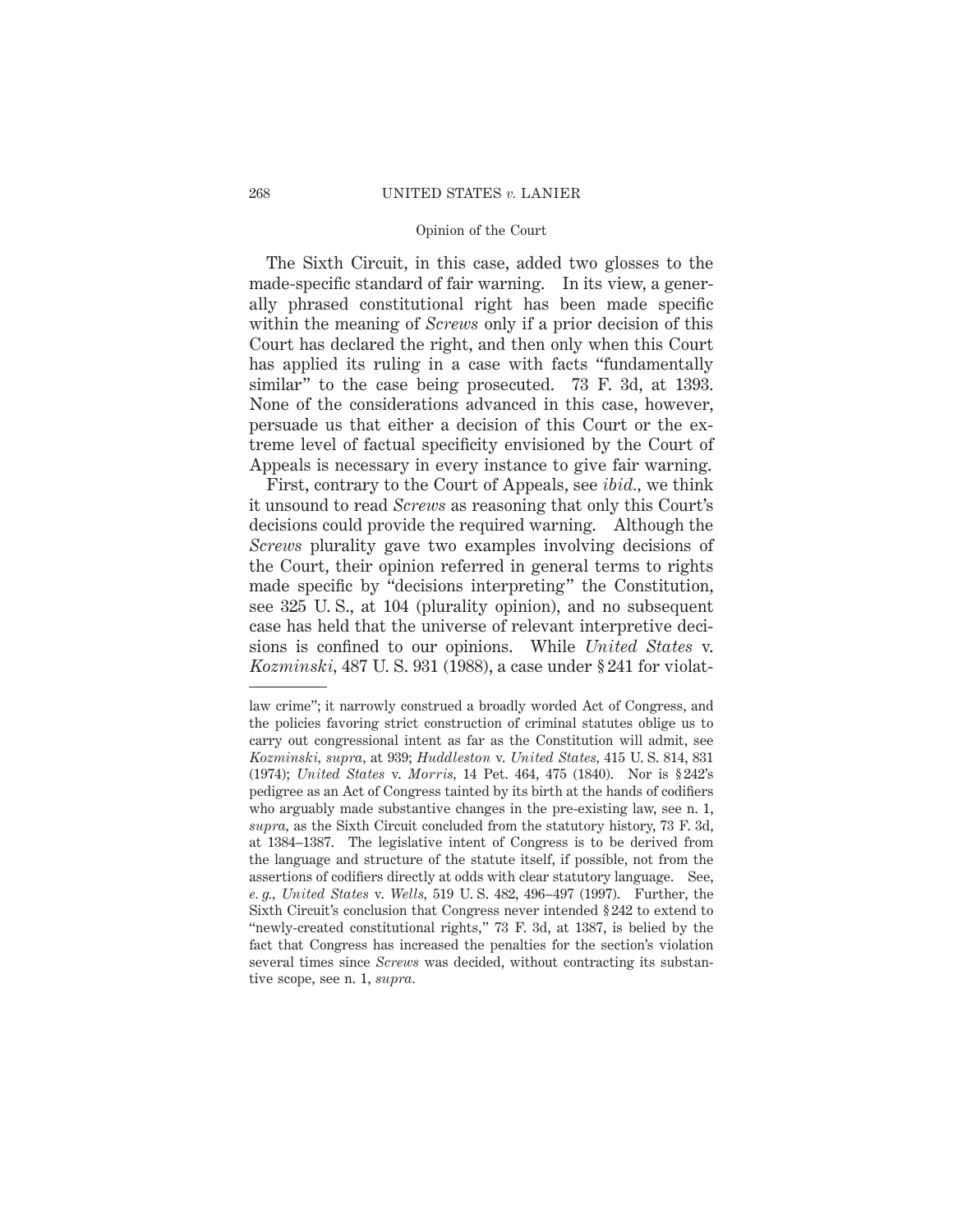ing Thirteenth Amendment rights, did characterize our task as ascertaining the crime charged "by looking to the scope of the Thirteenth Amendment prohibition . . . specified in our prior decisions," *id.,* at 941, in at least one other case we have specifically referred to a decision of a Court of Appeals in defining the established scope of a constitutional right for purposes of § 241 liability, see *Anderson* v. *United States,* 417 U. S. 211, 223–227 (1974). It is also to the point, as we explain below, that in applying the rule of qualified immunity under 42 U. S. C. § 1983 and *Bivens* v. *Six Unknown Fed. Narcotics Agents,* 403 U. S. 388 (1971), we have referred to decisions of the Courts of Appeals when enquiring whether a right was "clearly established." See *Mitchell* v. *Forsyth,* 472 U. S. 511, 533 (1985); *Davis* v. *Scherer,* 468 U. S. 183, 191– 192 (1984); see also *id.,* at 203–205 (Brennan, J., concurring in part and dissenting in part); *Elder* v. *Holloway,* 510 U. S. 510, 516 (1994) (treating Court of Appeals decision as "relevant authority" that must be considered as part of qualified immunity enquiry). Although the Sixth Circuit was concerned, and rightly so, that disparate decisions in various Circuits might leave the law insufficiently certain even on a point widely considered, such a circumstance may be taken into account in deciding whether the warning is fair enough, without any need for a categorical rule that decisions of the Courts of Appeals and other courts are inadequate as a matter of law to provide it.

Nor have our decisions demanded precedents that applied the right at issue to a factual situation that is "fundamentally similar" at the level of specificity meant by the Sixth Circuit in using that phrase. To the contrary, we have upheld convictions under § 241 or § 242 despite notable factual distinctions between the precedents relied on and the cases then before the Court, so long as the prior decisions gave reasonable warning that the conduct then at issue violated constitutional rights. See *United States* v. *Guest,* 383 U. S. 745, 759, n. 17 (1966) (prior cases established right of interstate travel,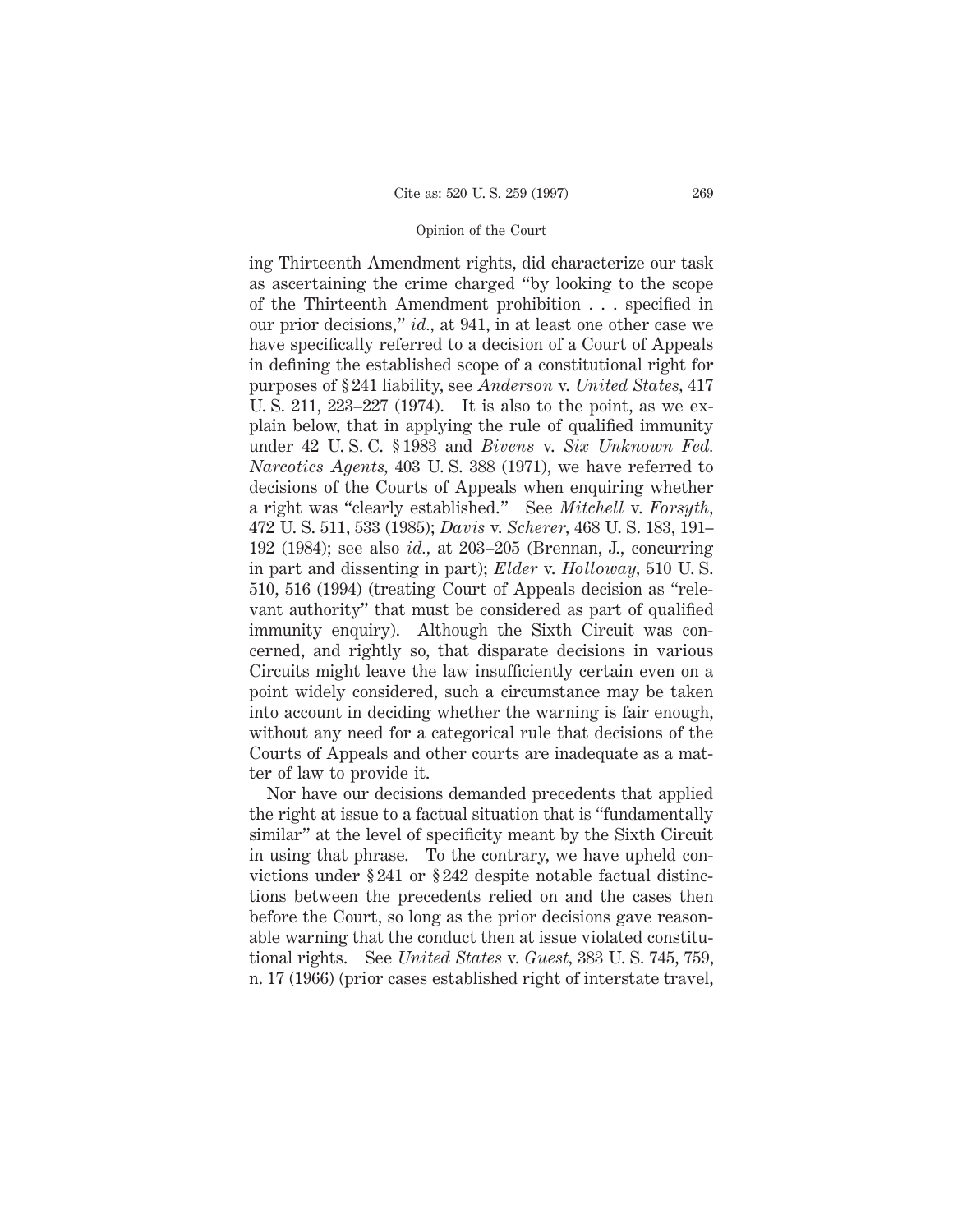but later case was the first to address the deprivation of this right by private persons); *United States* v. *Saylor,* 322 U. S. 385 (1944) (pre-*Screws;* prior cases established right to have legitimate vote counted, whereas later case involved dilution of legitimate votes through casting of fraudulent ballots); *United States* v. *Classic,* 313 U. S. 299, 321–324 (1941) (pre-*Screws;* prior cases established right to have vote counted in general election, whereas later case involved primary election); see also *Screws,* 325 U. S., at 106 (stating that *Classic* met the test being announced).

But even putting these examples aside, we think that the Sixth Circuit's "fundamentally similar" standard would lead trial judges to demand a degree of certainty at once unnecessarily high and likely to beget much wrangling. This danger flows from the Court of Appeals' stated view, 73 F. 3d, at 1393, that due process under § 242 demands more than the "clearly established" law required for a public officer to be held civilly liable for a constitutional violation under § 1983 or *Bivens,* see *Anderson* v. *Creighton,* 483 U. S. 635 (1987) (*Bivens* action); *Davis* v. *Scherer, supra* (§ 1983 action). This, we think, is error.

In the civil sphere, we have explained that qualified immunity seeks to ensure that defendants "reasonably can anticipate when their conduct may give rise to liability," *id.,* at 195, by attaching liability only if "[t]he contours of the right [violated are] sufficiently clear that a reasonable official would understand that what he is doing violates that right," *Anderson, supra,* at 640. So conceived, the object of the "clearly established" immunity standard is not different from that of "fair warning" as it relates to law "made specific" for the purpose of validly applying § 242. The fact that one has a civil and the other a criminal law role is of no significance; both serve the same objective, and in effect the qualified immunity test is simply the adaptation of the fair warning standard to give officials (and, ultimately, governments) the same protection from civil liability and its consequences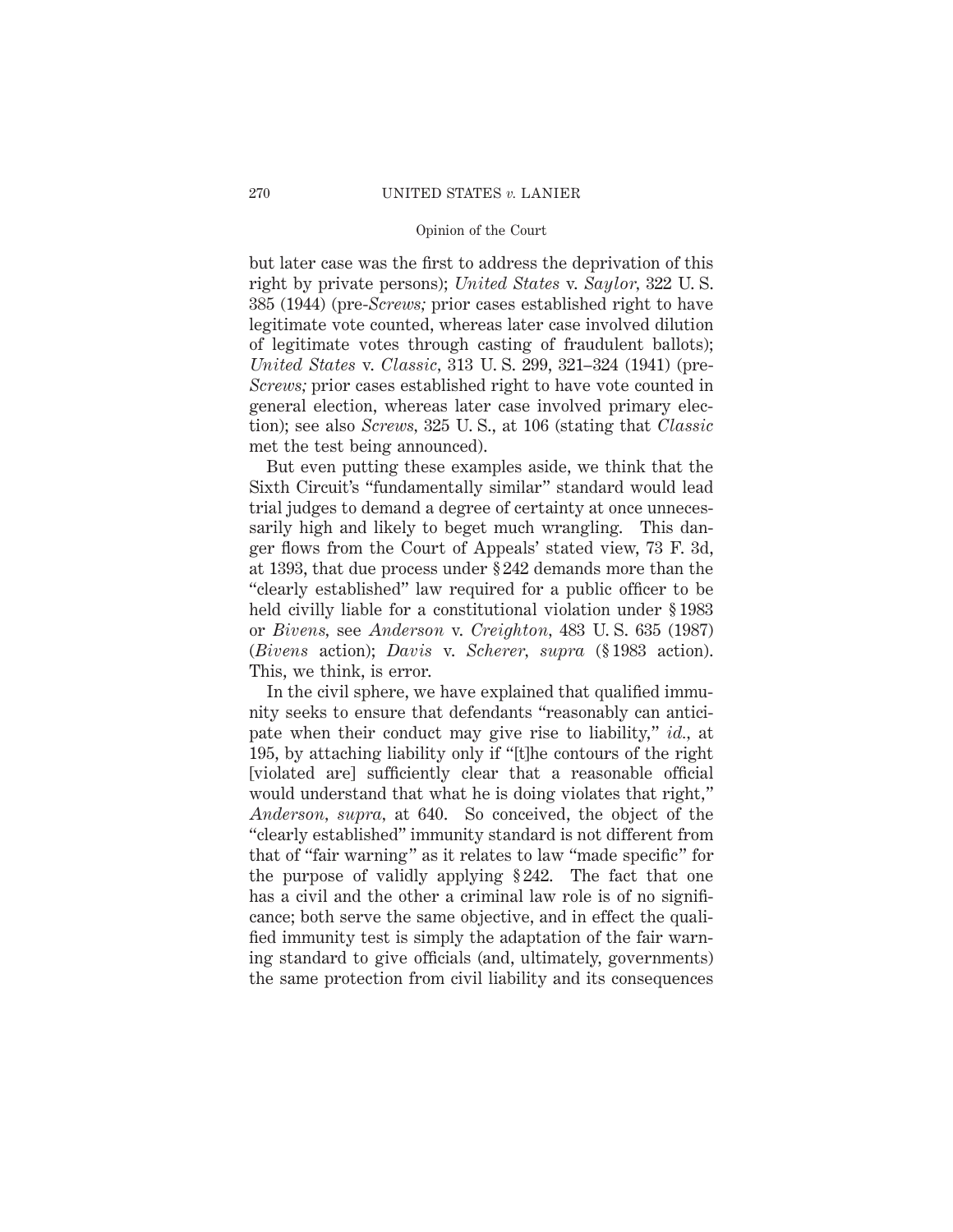that individuals have traditionally possessed in the face of vague criminal statutes. To require something clearer than "clearly established" would, then, call for something beyond "fair warning."

This is not to say, of course, that the single warning standard points to a single level of specificity sufficient in every instance. In some circumstances, as when an earlier case expressly leaves open whether a general rule applies to the particular type of conduct at issue, a very high degree of prior factual particularity may be necessary. See, *e. g., Mitchell* v. *Forsyth, supra,* at 530–535, and n. 12. But general statements of the law are not inherently incapable of giving fair and clear warning, and in other instances a general constitutional rule already identified in the decisional law may apply with obvious clarity to the specific conduct in question, even though "the very action in question has [not] previously been held unlawful," *Anderson, supra,* at 640. As Judge Daughtrey noted in her dissenting opinion in this case: " 'The easiest cases don't even arise. There has never been . . . a section 1983 case accusing welfare officials of selling foster children into slavery; it does not follow that if such a case arose, the officials would be immune from damages [or criminal] liability.'" 73 F. 3d. at 1410 (quoting *K. H. Through Murphy* v. *Morgan,* 914 F. 2d 846, 851 (CA7 1990)); see also *Colten* v. *Kentucky,* 407 U. S. 104, 110 (1972) (due process requirements are not "designed to convert into a constitutional dilemma the practical difficulties in drawing criminal statutes both general enough to take into account a variety of human conduct and sufficiently specific to provide fair warning that certain kinds of conduct are prohibited"); *Williams* v. *United States,* 341 U. S. 97, 101 (1951) (holding that beating to obtain a confession plainly violates § 242). In sum, as with civil liability under § 1983 or *Bivens,* all that can usefully be said about criminal liability under § 242 is that it may be imposed for deprivation of a constitutional right if, but only if, "in the light of pre-existing law the un-